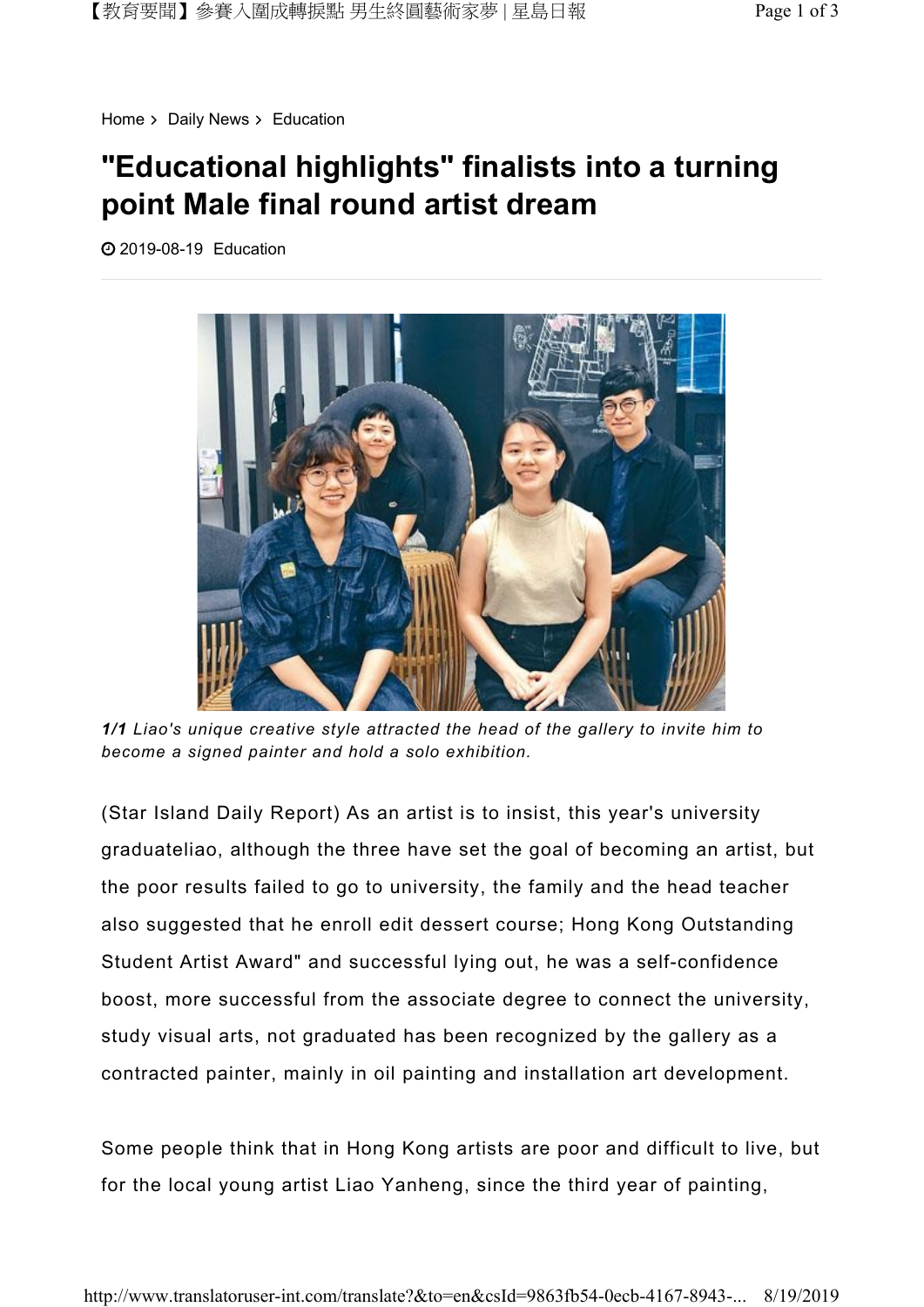determined to become an artist, "art can give me a sense of satisfaction and achievement, the rest of my life want to paint." He added that he was encouraged by the praise that he was born with a hand-held brush after a high school teacher had seen his work.

Liao, who intends to pursue a higher education in the arts at the University, because of the poor grades, the head teacher and his family did not expect him to go further, Liao recalled, in the consultation, the head teacher had pointed out that he could not become an artist, as well as to apply for the Vocational Training Bureau's dessert course, his father also said "will only let him complete the sixth", "that moment in addition to frustration, " Also understand that the results alone can not enter the university, then look for the opportunity to continue painting. 」

In the event of the first "Hong Kong Outstanding Student Artist Award" accepted the application, the finalists can plan and hold two exhibitions of their own, the winner sits on the sponsored tour" Venice Biennale, then please the teacher recommended to participate, his works are mostly the life of strange and nonsense as inspiration, and with the rich and colorful painting and installation art presentation, the final entry of the works, "can be shortlisted really surprised, while increasing my self-confidence." 」

Participating in the competition became a turning point in Liao's life, after graduating from the associate degree program, successfully connected the Department of Visual Arts of Baptist University, and the following year more self-planning exhibitions, works attracted the head of the gallery to invite him to become a signed painter, and held a personal exhibition, the same year was recommended in "Affordable Art Fair Hong Kong's work on display. "It's a shock to be able to hold a solo exhibition in a gallery and enter the business world. He graduated this year and now works full-time in the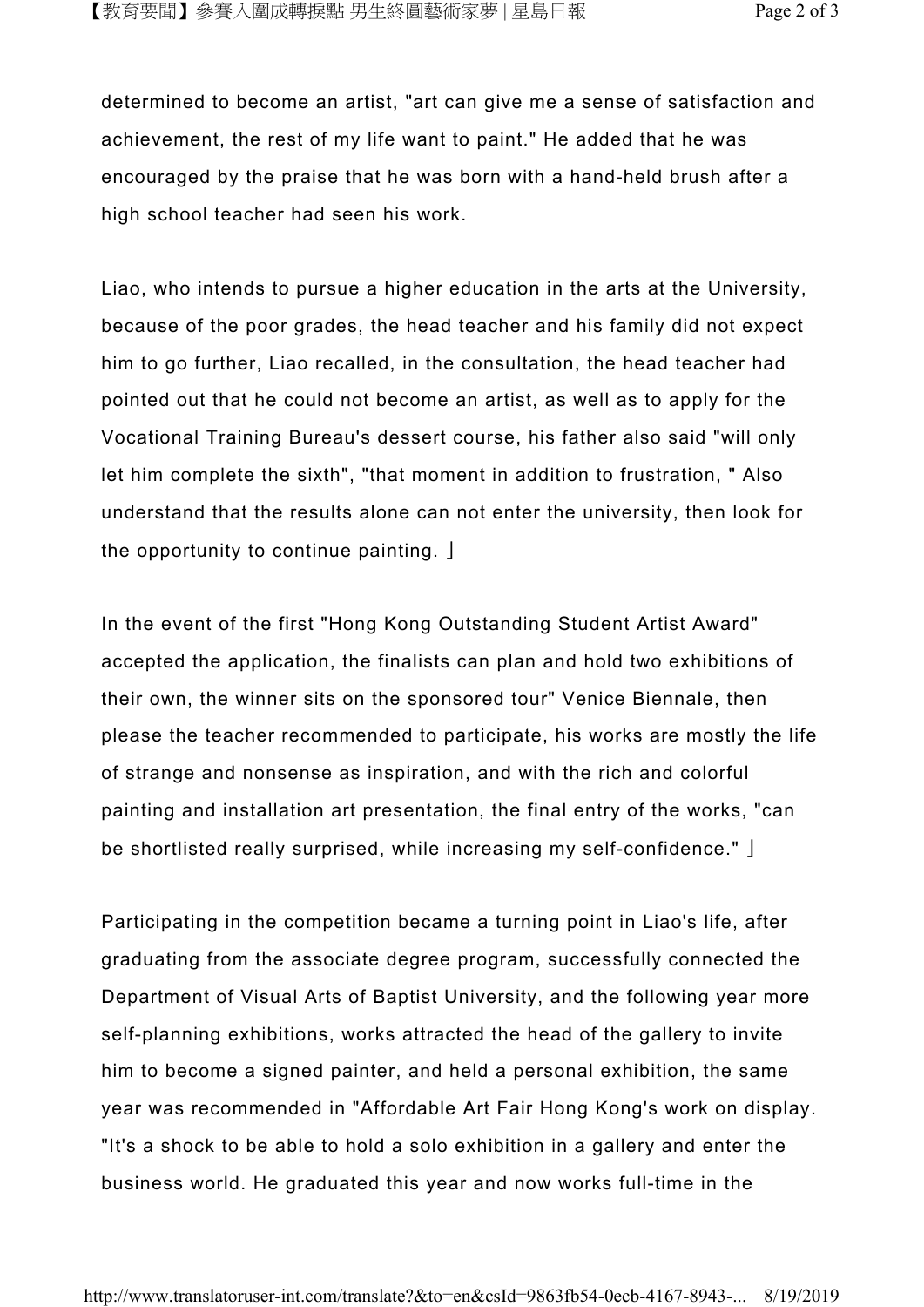gallery.

Huang Jiayi, the first finalist, points out that her creations focus on exploring the relationship between behavior and all kinds of things in life, such as recording the events seen in front of her through photography and painting, such as pedestrian behavior on fallen leaves, and recording her feelings in words. She is a recent graduate of the Department of Arts at Chinese University, saying that she may not be working full-time, "trying to apply art to different industries and using your spare time to create." 」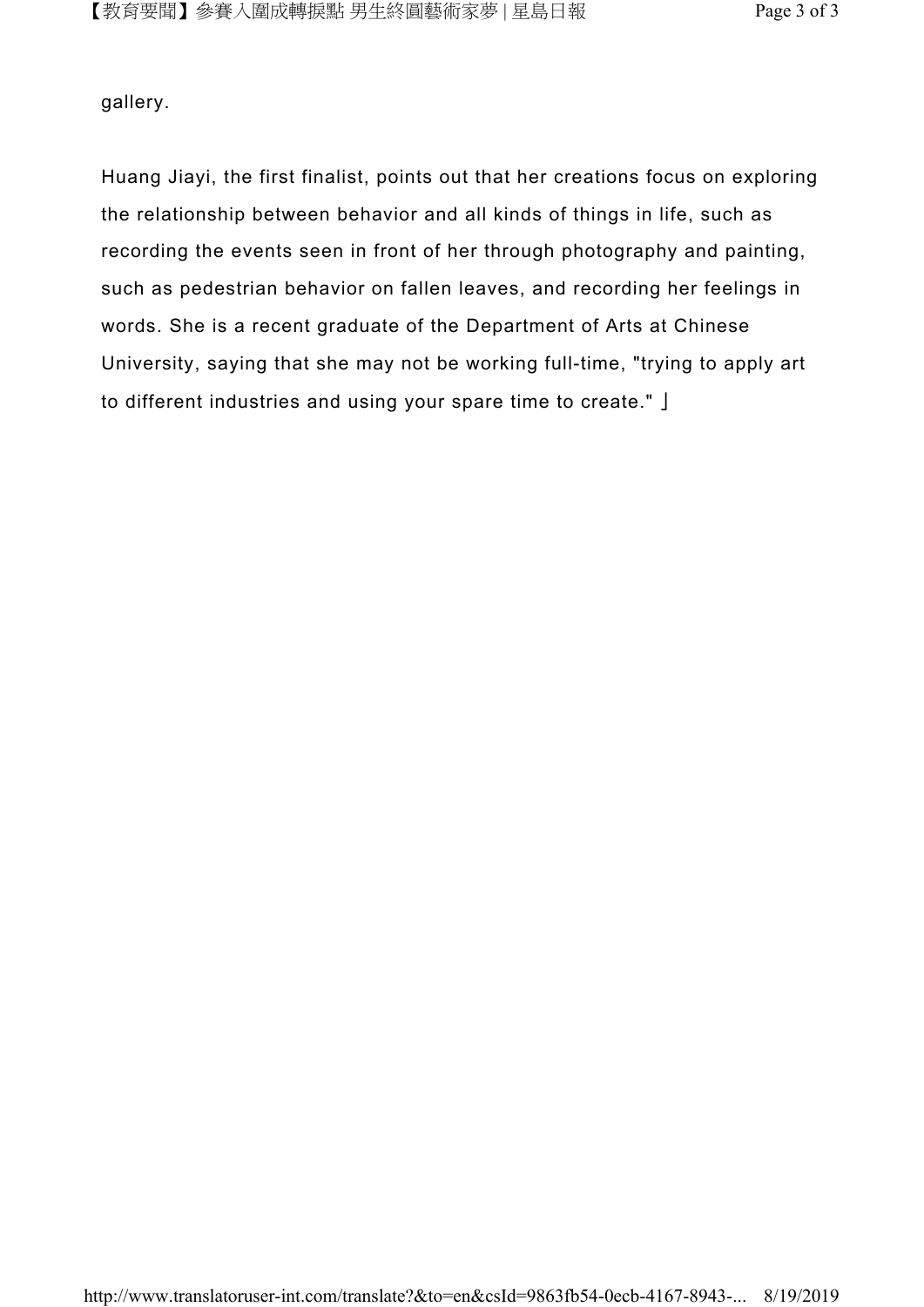## Outstanding Student Artist New Awards to Nurture Tomorrow's Leaders



(Sing Tao Daily News) The Outstanding Student Artist Award of Hong Kong (OSA Award), cofounded by enthusiastic art educators, encourages students to develop their artistic potential. It enables student artists of different education backgrounds and syllabus to participate in recognizing their talents. The award is held every two years and this year is the 3<sup>rd</sup> series of the event.

150 students were nominated by teachers, and 17 of them were selected, who will all become a member of the OSA Alumni. Out of them, four winners will be sponsored to visit the "Venice Biennale" in Oct 2019. A total of two exhibitions are to be planned (including the exhibition after the study trip from Venice). One of the founders, Jason Woo, commented that it will be a great idea if the award can eventually be run by the OSA Alumni in the future.

OSA Award was co-established by 2 art enthusiastists, Davis Chan, who is an art educator and currently the Principal of a secondary school and a civil engineer, Jason Woo.

The award aims to provide a credible platform to evaluate the creativity and individuality of students. The judges, composed of scholars and other professional from the art industry, selected 17 outstanding students and artists according to their skills, style and creative process. Jason emphasized that the judges will not base on any particular students' artworks to select the winners, but instead the awards are given to "artists" rather than "works". In the selection, students are required to submit three works with their art development portfolios and presented to the judges during the interview.